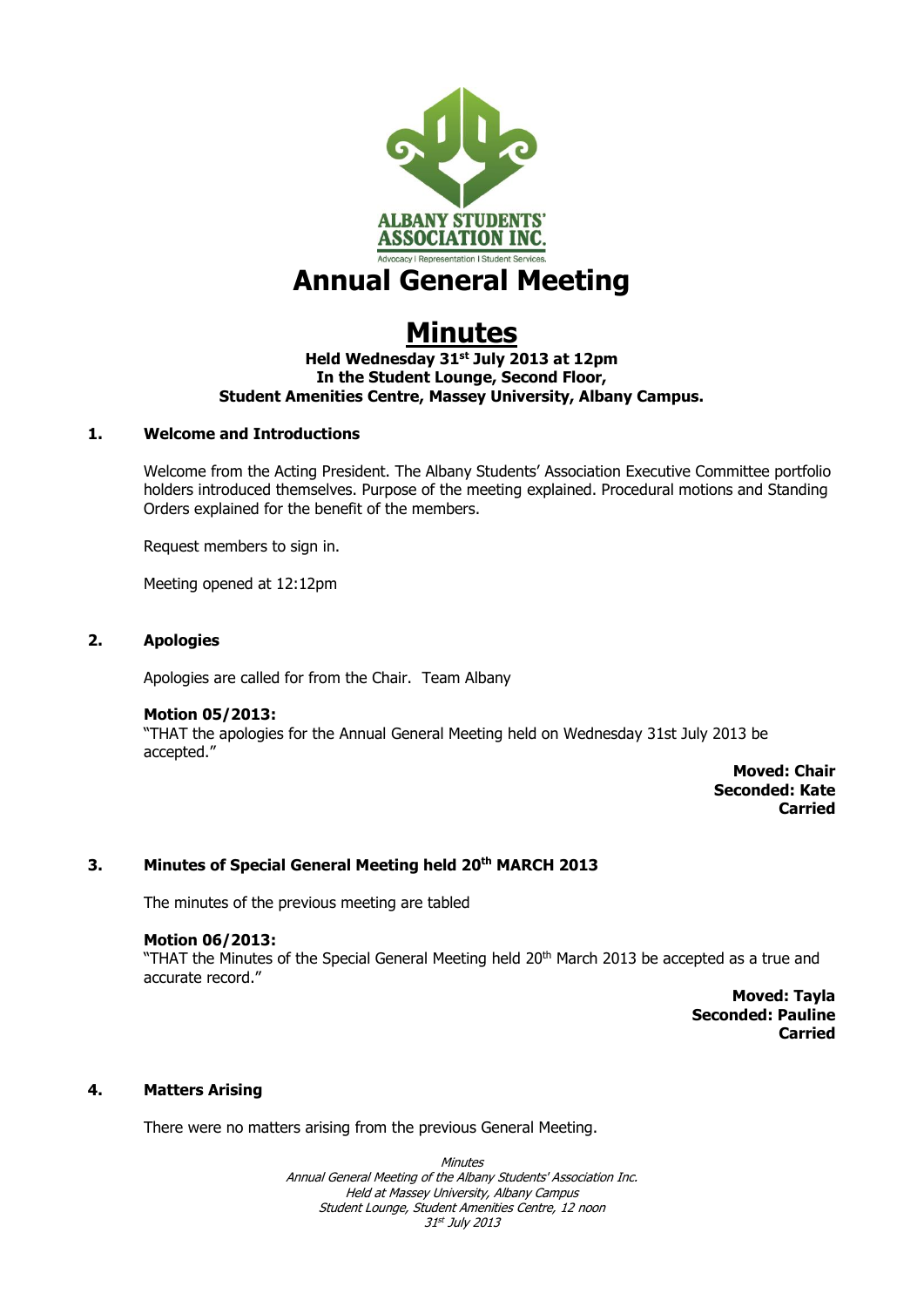## **5. Financial Business**

## **5.1 Acceptance of the 2012 Financial Statements**

The ASA Annual report for 2012 is tabled.

## **Motion 07/2013:**

"THAT the financial statements for the Albany Students' Association Inc. for the year ending December 2012 be accepted as a true and accurate record."

> **Moved: Pauline Seconded: Jonathan Carried**

## **5.2 Ratification of the Auditor for 2014**

## **Motion 08/2013:**

"THAT William Buck Christmas Gowland Ltd is ratified as the auditors of the Albany Students' Association Inc. 2014 financial statements."

> **Moved: Tayla Seconded: Manu Carried**

## **5.3 Ratification of the draft budget for 2014**

Please note that this is mainly an operating mandate for expenditure that occurs over the period November to March and as such contains many assumptions that have yet to be confirmed and which will be incorporated into the final 2014 budget presented to the membership at the Special General Meeting in March 2014.

The draft budget for 2014 is tabled.

## **Motion 09/2013:**

"THAT the Albany Students' Association Inc. Draft Budget for 2014 be ratified."

**Moved:Jonathan Seconded: Andre Carried**

## **6. Legal Matters**

**6.1 Ratification of Legal Representation for 2014**

#### **Motion 10/2013:**

"THAT Davenports Harbour be ratified as the legal advisors of the Albany Students' Association Inc. for 2014."

> **Moved: Tayla Seconded: Manu Carried**

Agenda Annual General Meeting of the Albany Students' Association Inc. held at Massey University, Albany Campus Student Lounge, Student Amenities Centre, 12 noon 31st July 2013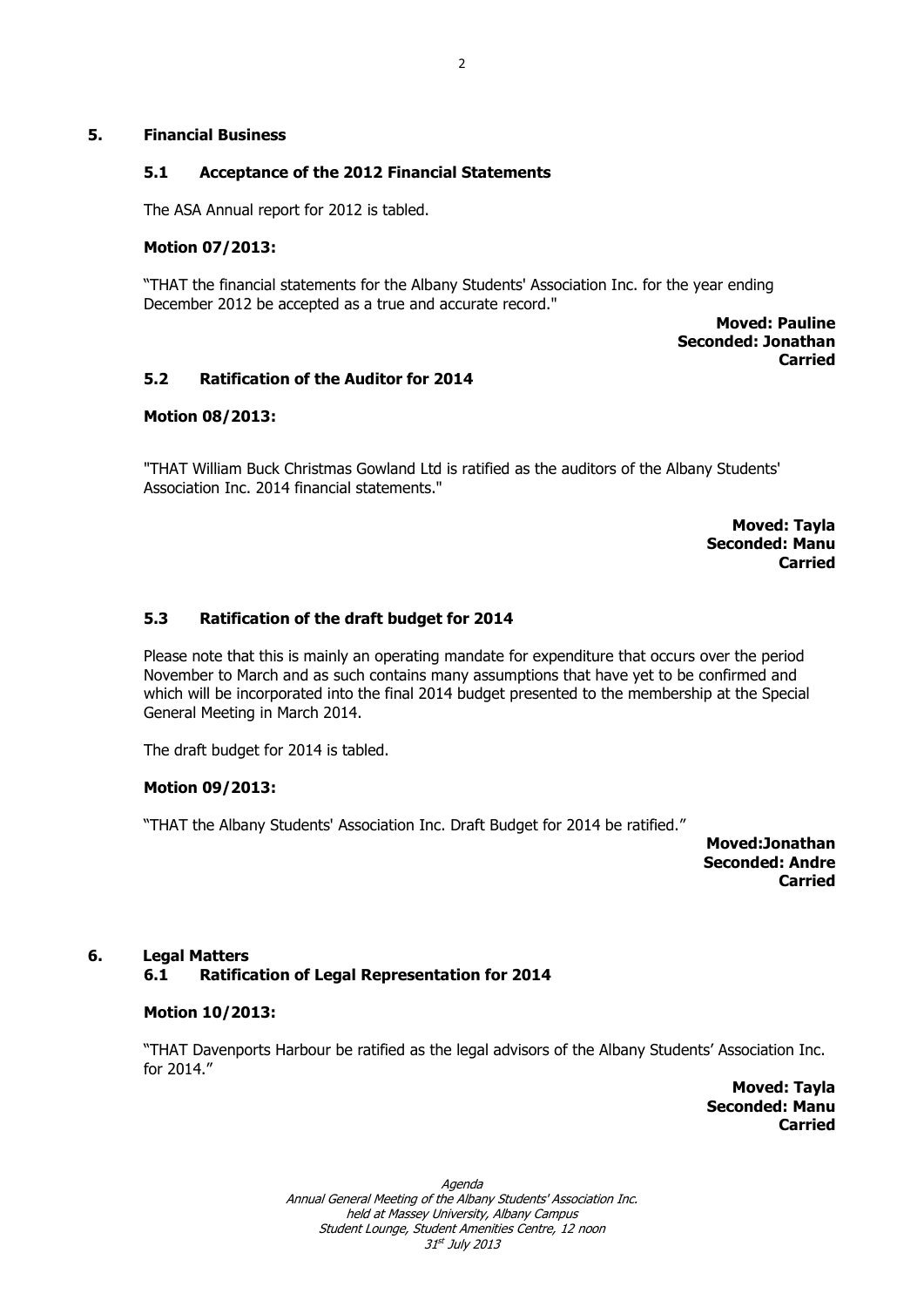## **7. MOU with Te Waka O Nga Akonga Maori**

#### **Motion 11/2013:**

"THAT the Memorandum of Understanding between Albany Students' Association Inc and Te Waka O Nga Akonga Maori for 2014 be ratified."

> **Moved: Pauline Seconded: Daniel Carried**

#### **8. Constitutional Changes**

#### **Motion 12/2013**

"That the definition of ASA members in section 2 of the Albany Student's Association constitution be amended from:

"Member" shall mean "member of the Association"

To:

"Member" shall mean "Full and Free member of the Association"

With all references corresponding to this definition being altered to reflect this change

## **Moved: Kate Dickie Seconded: Sarah Teideman Carried**

#### **Motion 13/2013**

"That section 8 of the Albany Student's Association constitution be amended to include section 8.4:

"Members or non-members may bestow voluntary donations upon the Association should they be so inclined. The Association shall retain the right to refuse such donations should the Executive see fit."

> **Moved: Kate Dickie Seconded: Sarah Teideman Carried**

#### **Motion 14/2013**

"That the Vice President position as listed in section 12.2 subsection ii of the ASA constitution be disestablished and three positions charged with the portfolios of the former position be established as follows:

'Social Vice President' 'Education Vice President' 'Administration Vice President'"

> **Moved: Jonathan McDonald Seconded: Hal Smith-Stevens Carried**

Agenda Annual General Meeting of the Albany Students' Association Inc. held at Massey University, Albany Campus Student Lounge, Student Amenities Centre, 12 noon 31st July 2013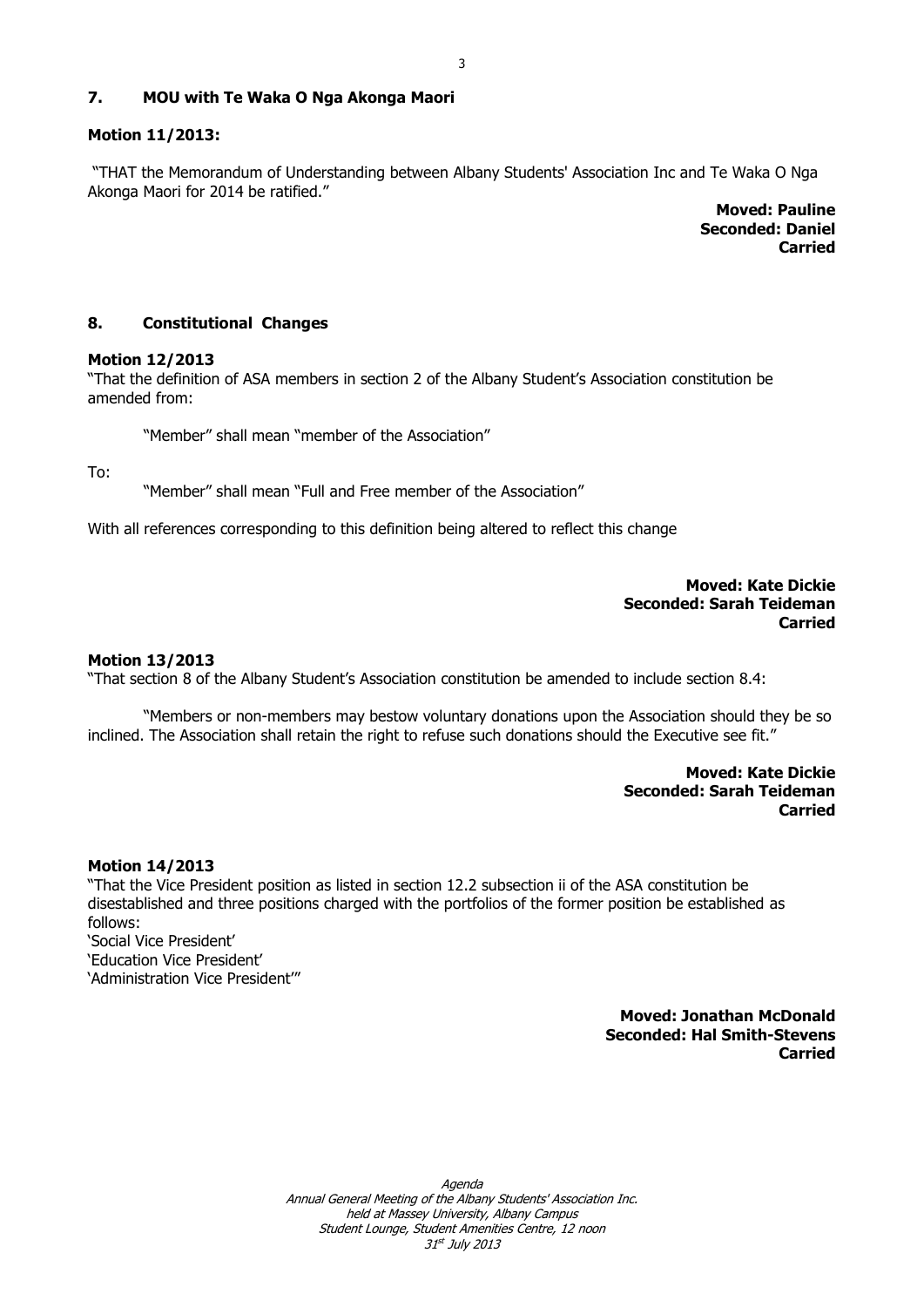4

## **Motion 15/2013**

"That the 'College of Education representative' position shall be disestablished and a new position 'College of Health representative' be established in section 12.2 subsection iii) of the ASA constitution"

> **Moved: Jonathan McDonald Seconded: Pauline Carried**

#### **Motion 16/2013**

"That the position of Mature Students Representative be Established in section 12.2 subsection ix) of the ASA constitution with the subsection amended from:

Up to but not exceeding four (4) co-opted positions, one of which must be reserved for the Te Waka O Nga Akonga Maori President unless the position is refused.

To:

Mature Students Representative;"

**Moved: Daniel Sanson Seconded: Tayla Rea Carried**

#### **Motion 17/2013**

"That the ASA constitution shall be amended to include section 12.2 subsection x):

Each elected representative listed in section 12.2 subsections iii) through ix) may at their own discretion elect to co-opt into their position up to but not exceeding one (1) member."

> **Moved: Kate Dickie Seconded: Tayla Rea Carried**

#### **Motion 18/2013**

"That the ASA constitution shall be amended to include section 12.2 subsection xi):

The Executive may co-opt up to but not exceeding ten (10) members into any position excluding those listed in section 12.2 subsections i) and ii). Each individual representative shall retain the right to overrule the executive's ability to co-opt should the decision be made in regards to their position. One (1) co-opted position each must be reserved for the Te Waka O Nga Akonga Maori President and a nominated representative for pasifika students unless the positions is refused once offered."

> **Moved: Kate Dickie Seconded: Tayla Rea Carried**

Agenda Annual General Meeting of the Albany Students' Association Inc. held at Massey University, Albany Campus Student Lounge, Student Amenities Centre, 12 noon 31st July 2013